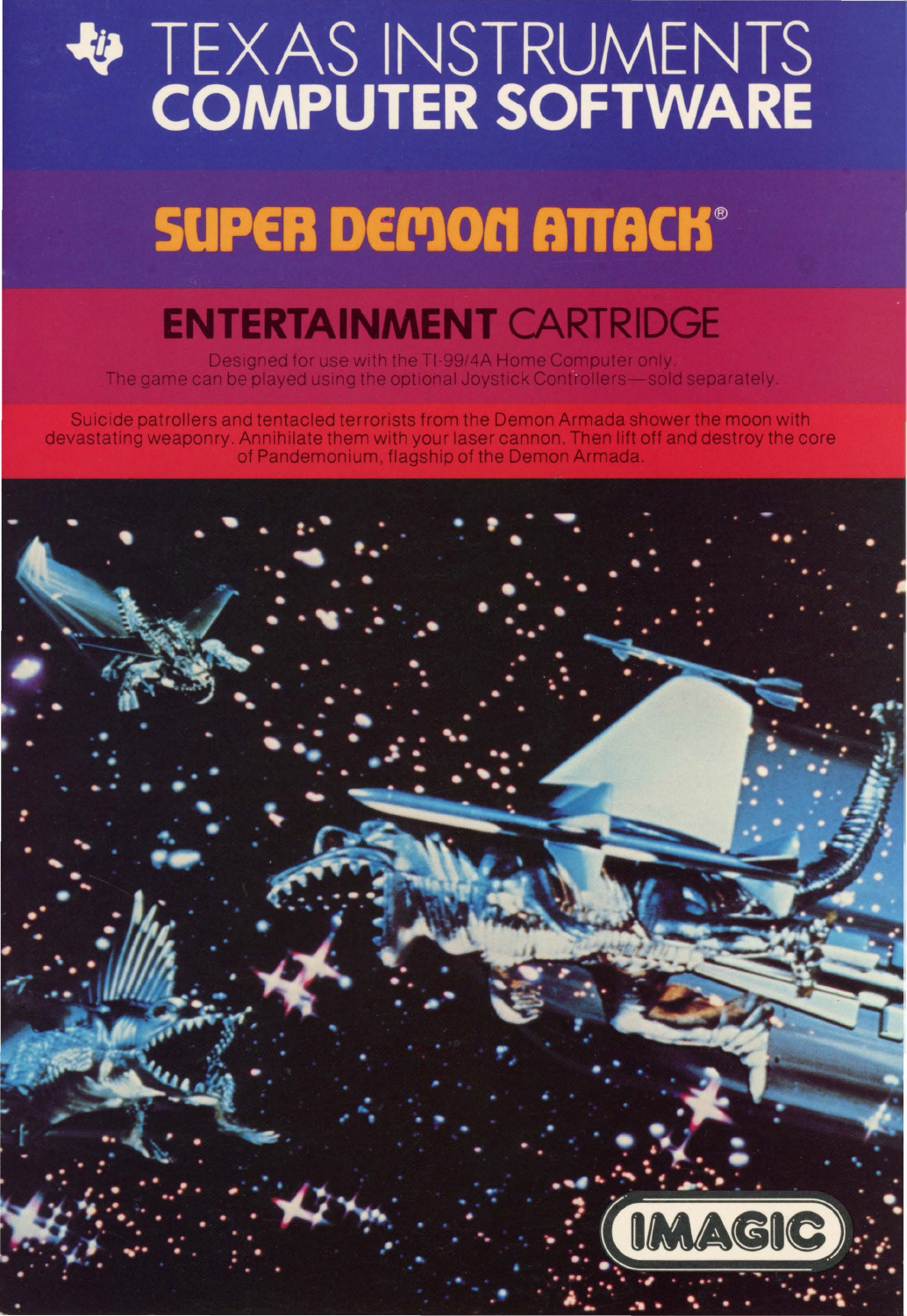#### **SUPER DEMON ATTACK®**

Programmed by: Smith/Western Games Design Group

Book developed and written by: Dennis Lamb for Imagic in conjunction with the staff members of Texas Instruments Instructional Communications.

Copyright© 1983 by Texas Instruments Incorporated and Imagic.

Solid State Cartridge program and data base contents copyright© 1983 by Imagic.

See important warranty information at back of book.

 $<sup>®</sup>$  Super Demon Attack is a registered</sup> trademark of Imagic.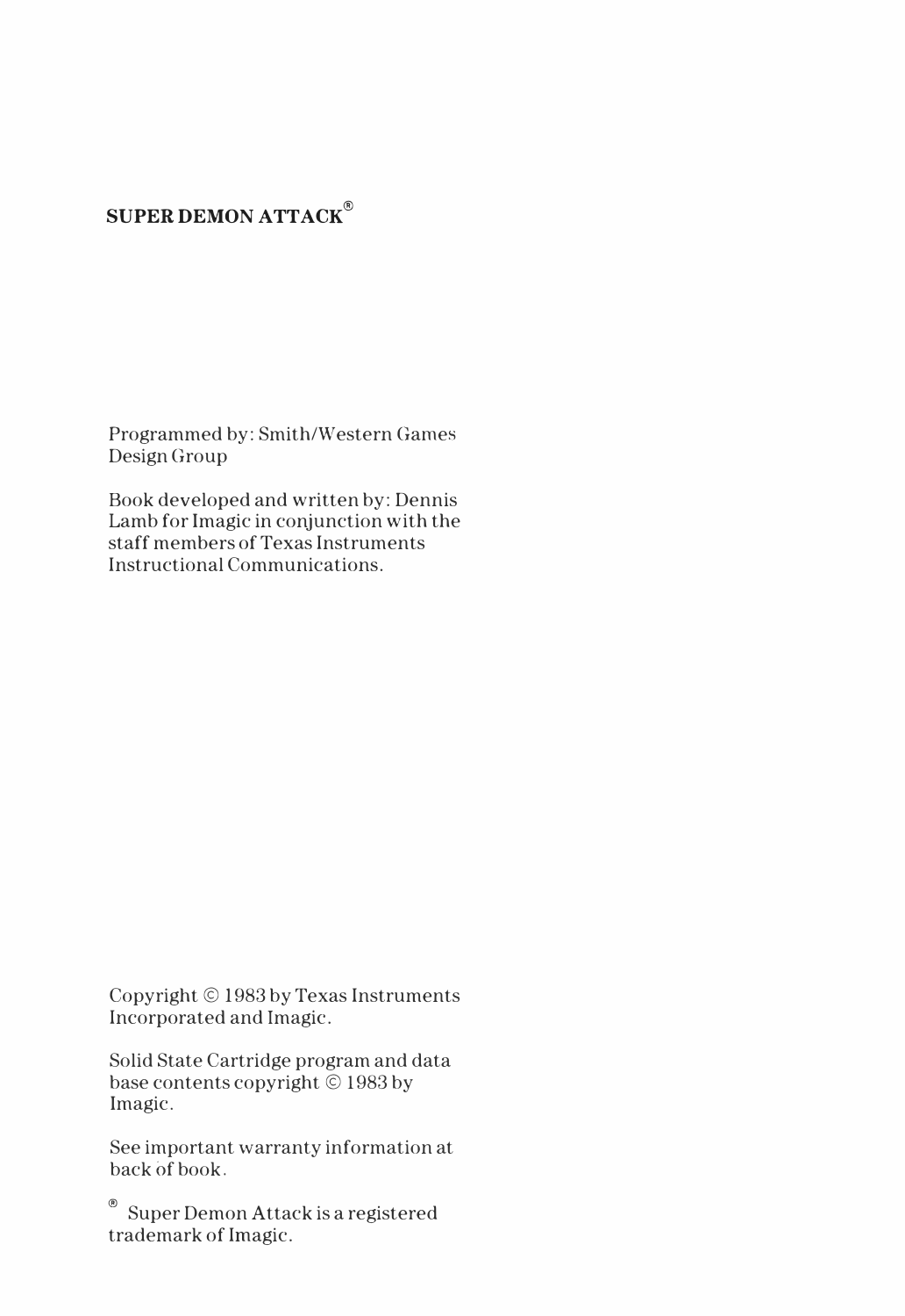**Evil creatures from the Demon Armada are attacking Earth's last outpost on the Moon. Only your Laser Cannon stands between them and their conquest of the Earth! Ward off successive waves of demons in order to approach Pandemonium, the demon base, and challenge the demon leader.** 

**Outmaneuver Suicide Patrollers flying from the Core of Pandemonium. A direct shot to the demon leader destroys Pandemonium-but not for long!** 

#### With Demon Attack, you

- Maneuver and fire the Laser Cannon
- Fight adversaries on two different battlefields
- Enjoy continuous play as you advance to higher levels in this one-player game
- Use Joystick Controllers or keyboard control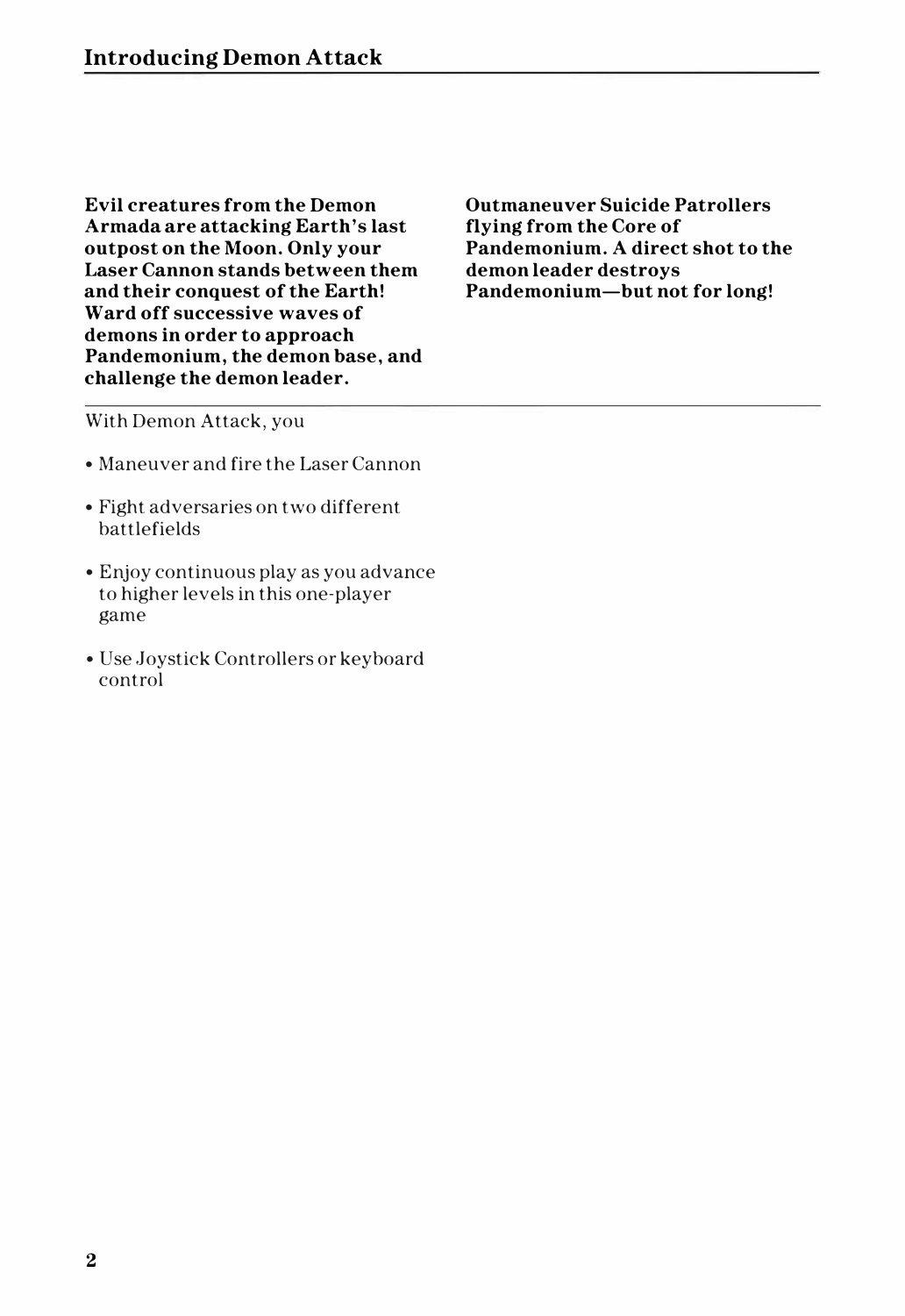**Inserting Solid State Cartridges is easy. If you have any problem inserting the cartridge, or if it is accidentally removed from the slot while in use, please see the "In Case of Difficulty" section in this booklet.** 

#### **Inserting the Cartridge**

- 1. If you have been programming in BASIC, save your data before inserting a cartridge. When you insert a cartridge into the console, the computer automatically erases all data or program material you have entered and returns to the master title screen to begin the new program.
- 2. Be sure the cartridge is free of static electricity before inserting it into the computer (see the' 'Maintenance and Service" section in this booklet).
- 3. Turn the computer ON, and wait for the master title screen to appear.



4. Slide the cartridge into the slot on the console.



5. Press any key to make the master selection list appear. Then, press the appropriate number key for your selection.

#### **Removing the Cartridge**

- 1. To remove the cartridge at the end of play, press **QUIT** to return to the master title screen.
- 2. Remove the cartridge from the slot.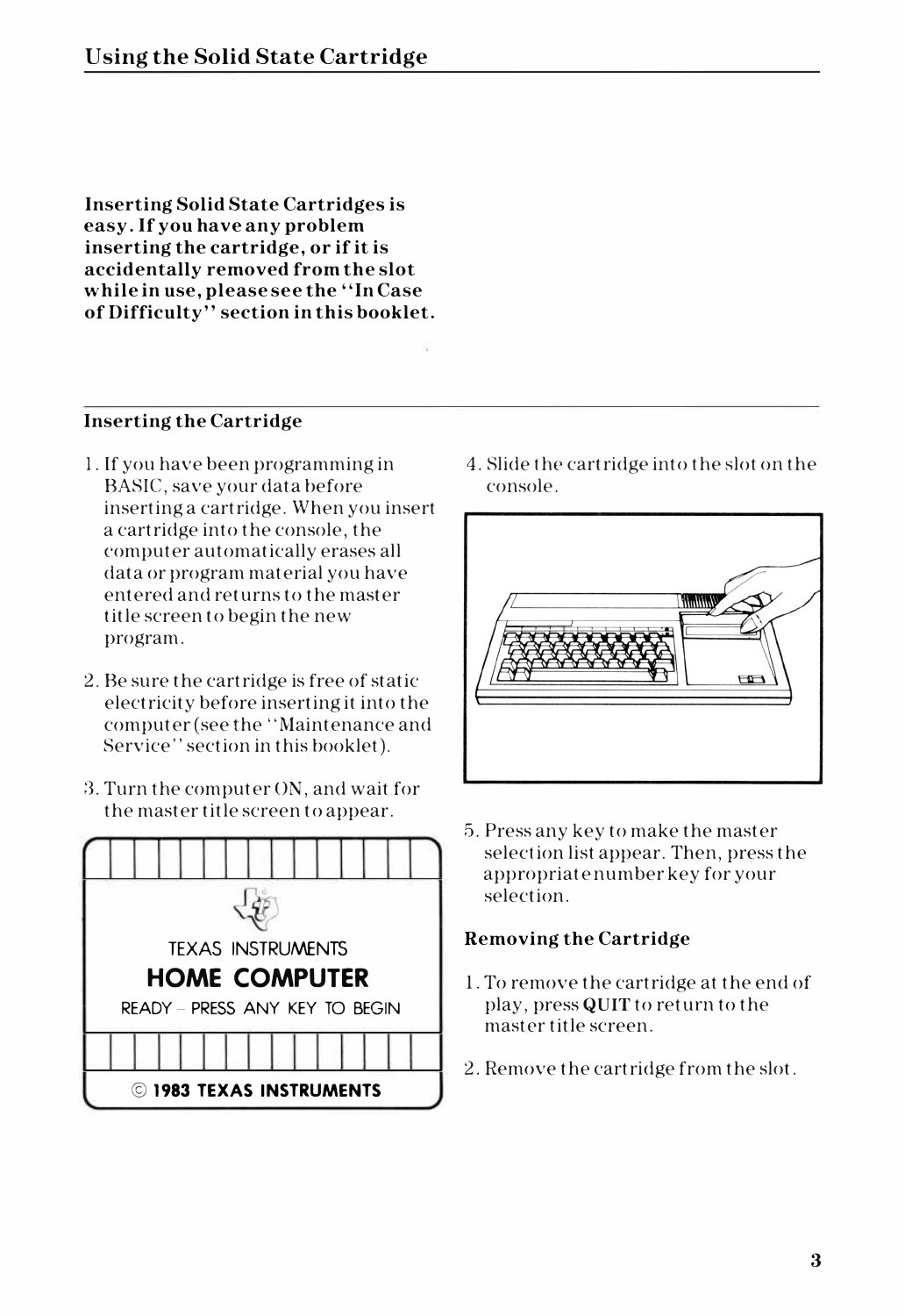**As commander of Earth's only defense, you fight a never-ending battle against attacking demons. Your mission is to destroy the demon powers. You score points as you destroy evil forces on two battlefields-the lunar surface and Pandemonium, the demon base. First, you must outmaneuver and** 

#### **War on Lunar Base**

As the game begins, you are defending Earth's last outpost against the demon forces sent from Pandemonium. Outmaneuver demon bombs and annihilate all of the invaders with the Laser Cannon before you face greater challenges on Pandemonium.

#### **Lunar Enemies**

You battle 6 waves of demons that drop bombs to destroy the Laser Cannon. Your enemies

- Attack in 6 waves of fiendish forces
- Invade in groups of 10

**destroy attacking demons as you defend the lunar base. Then, you journey to Pandemonium to confront the demon leader. Conquer the leader and return to the lunar surface where the battle intensifies. Watch the top of the screen to monitor your score and weapon supply during battle.** 

#### **War on Demon Base**

Once you reach Pandemonium, you encounter new challenges as you confront the demon leader. Move quickly to destroy Suicide Patrollers and direct your fire at the base leader.

#### **Demon Base Enemies**

Quick action and sure aim are necessary to defeat your new opponents. Your enemies are

- Suicide Patrollers that defend the demon base by colliding with the Laser Cannon
- Roving Eye that shields the demon leader and tracks the Laser Cannon
- Demon leader who fires at the Laser Cannon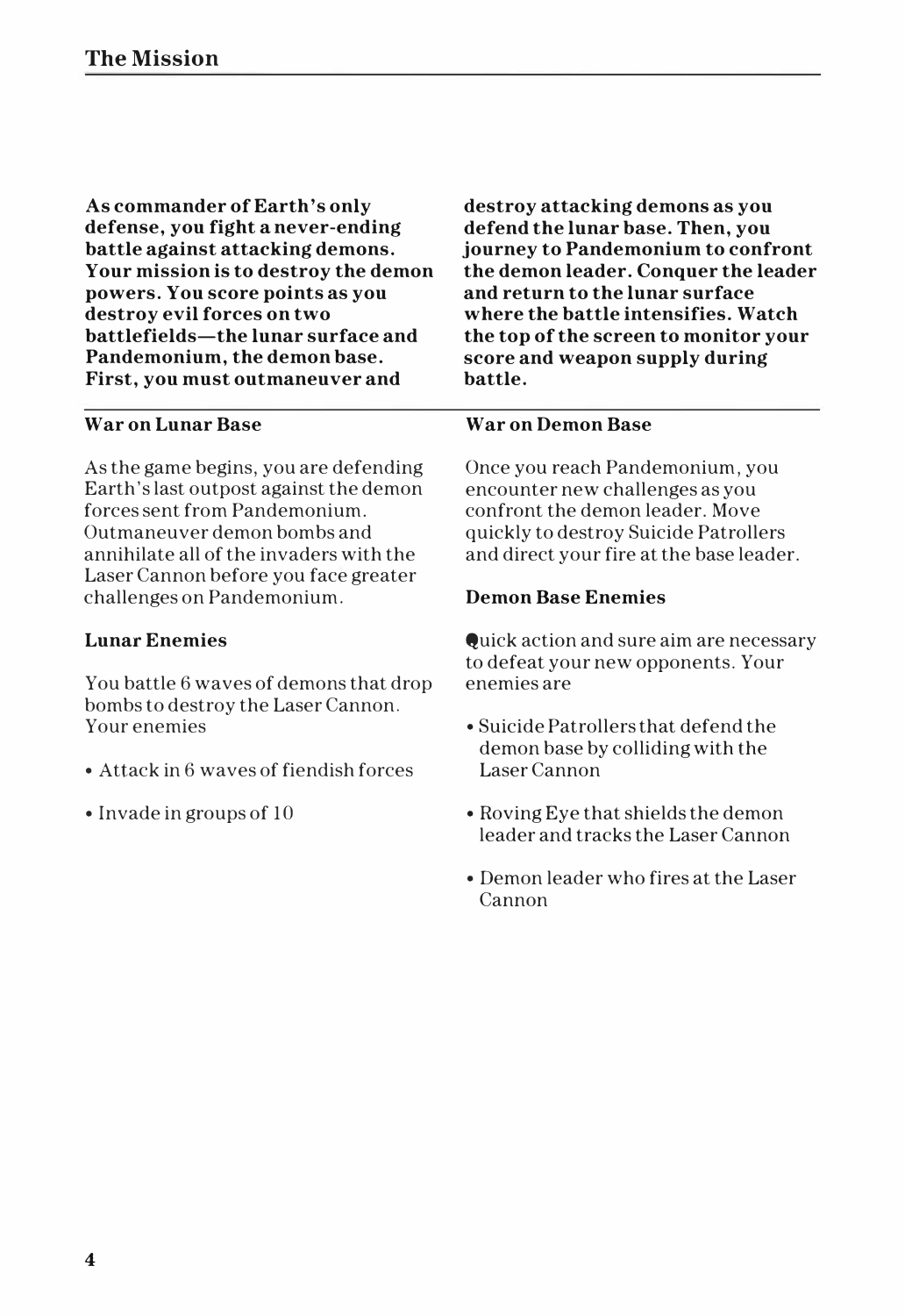#### **Monitoring the Battles**

Watch the top of the screen to note your progress during the war.



- 1. Shows your current number of Laser Cannons available for battle
- 2. Shows your current score
- 3. Shows your high score for the playing session
- 4. Shows your current level of play

#### **Commanding Your Arsenal**

Your defense against the demon warriors is unlimited firepower from each of your Laser Cannons. In the battles you

- Receive four Laser Cannons at the start of each game
- Lose one cannon when the Laser Cannon is hit by the enemy
- Gain one cannon when an enemy wave is destroyed
- Command a maximum of six Laser Cannons

#### **Scoring**

You accumulate points as you defeat the forces of evil. You earn

- 25 points for each demon destroyed
- 50 points for each Suicide Patroller destroyed
- 1000 points for each time you destroy the demon leader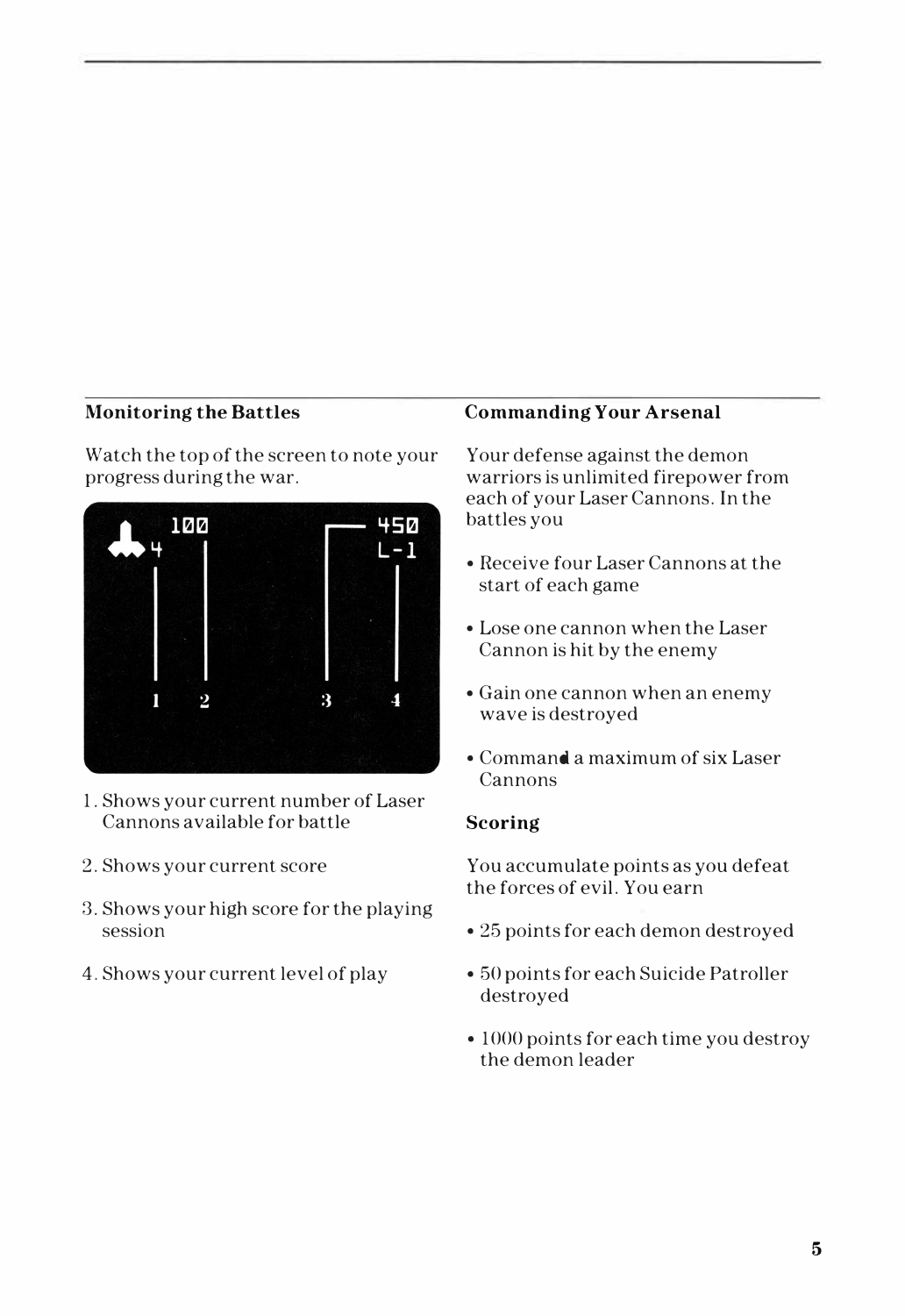**Several game features of Demon Attack allow you to move and then fire your Laser Cannon, pause during attacks on the lunar surface, and play the game again.** 

#### **Moving the Laser Cannon**

To maneuver your Laser Cannon horizontally:

- Move the joystick lever to the left or right
- Press the Dor K key to move right and the Sor J key to move left

#### **Firing the Laser Cannon**

To fire your Laser Cannon:

- Press the **FIRE** button on your joystick
- Press Q, Y, V, or. on the computer keyboard

#### **Using Pause During the Game**

You can halt the battle on the lunar surface or the demon base by pressing P to pause. Press any key to resume play.

**Note:** The **ALPHA LOCK** must be in the OFF (up) position when using the Joystick Controllers.

#### **Ending the Game**

The game ends when all Laser Cannons are destroyed. You may also press **QUIT**  to end the game and return to the master title screen.

#### **Playing the Game Again**

Press **REDO** to play the game again or press **BACK** to return to the Demon Attack title screen.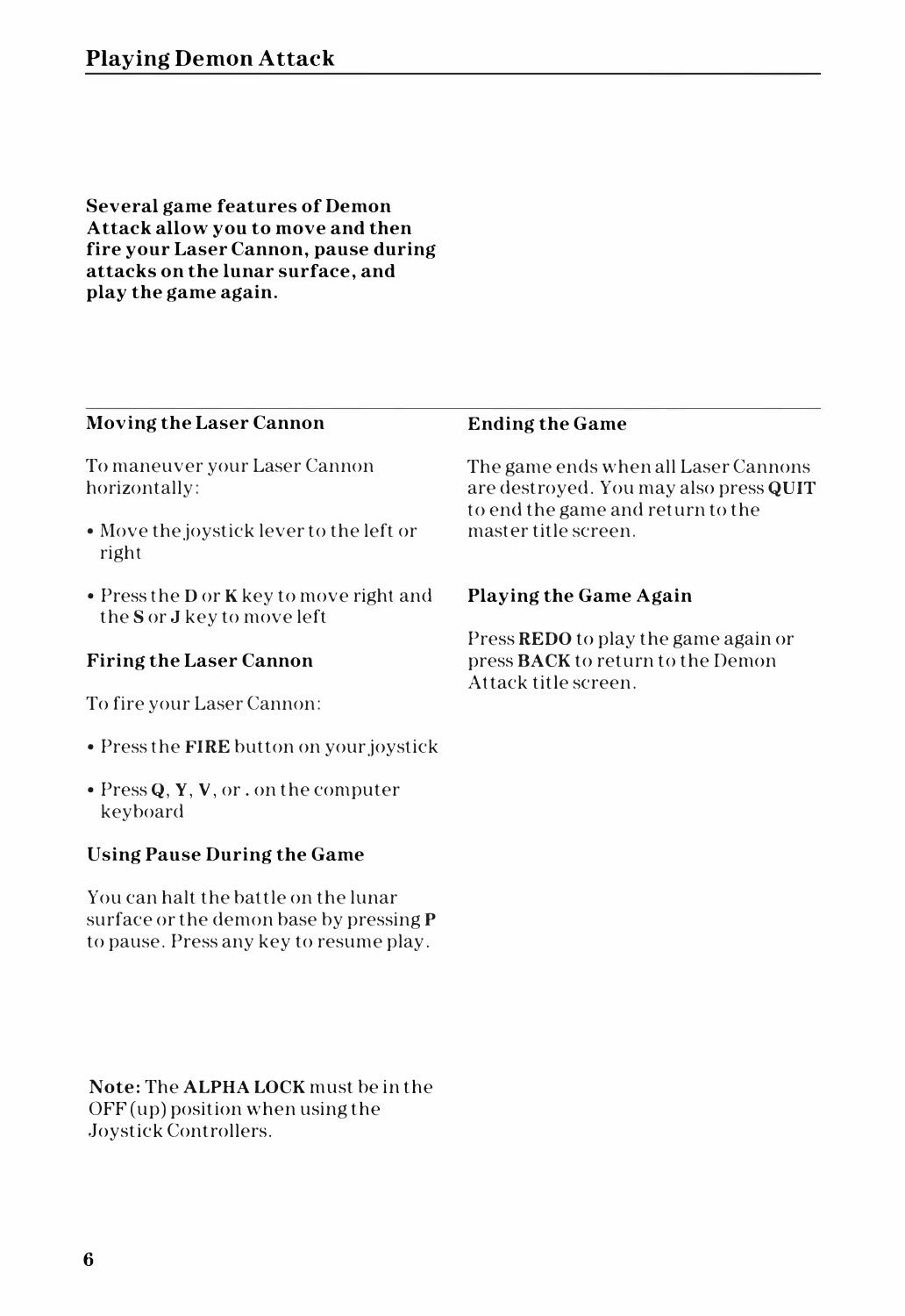**Cartridges are durable devices, but they should be handled with the same care you would give any other piece of software media. Information concerning use and service can be found in your User's Reference Guide.** 

#### **Caring for the Cartridge**

Keep the cartridge clean and dry.

**Caution:** The contents of a cartridge can be damaged by static electricity discharges.

Static electricity buildups are more likely to occur when the humidity of the air is low (during winter and in areas with dry climates). To avoid damaging the cartridge, touch any metal object (a doorknob, a desklamp, etc.) before handling it.

If static electricity is a problem where you live, you may want to buy a special carpet treatment that reduces static buildup. These preparations are usually available from hardware and office supply dealers.

#### **In Case of Difficulty**

If the cartridge programs do not appear to be operating properly, return to the master title screen by pressing **QUIT.**  Withdraw the cartridge, align it with the cartridge opening, and carefully reinsert it. Then press any key to make the master selection screen appear. **(Note:** In some instances, it may be necessary to turn the computer off, wait several seconds, and then turn it on again.)

If the cartridge is removed from the slot while the cartridge contents are being used, the computer may behave erratically. To restore the computer to normal operation, turn the computer off and wait a few seconds. Then, reinsert the cartridge and turn the computer on again.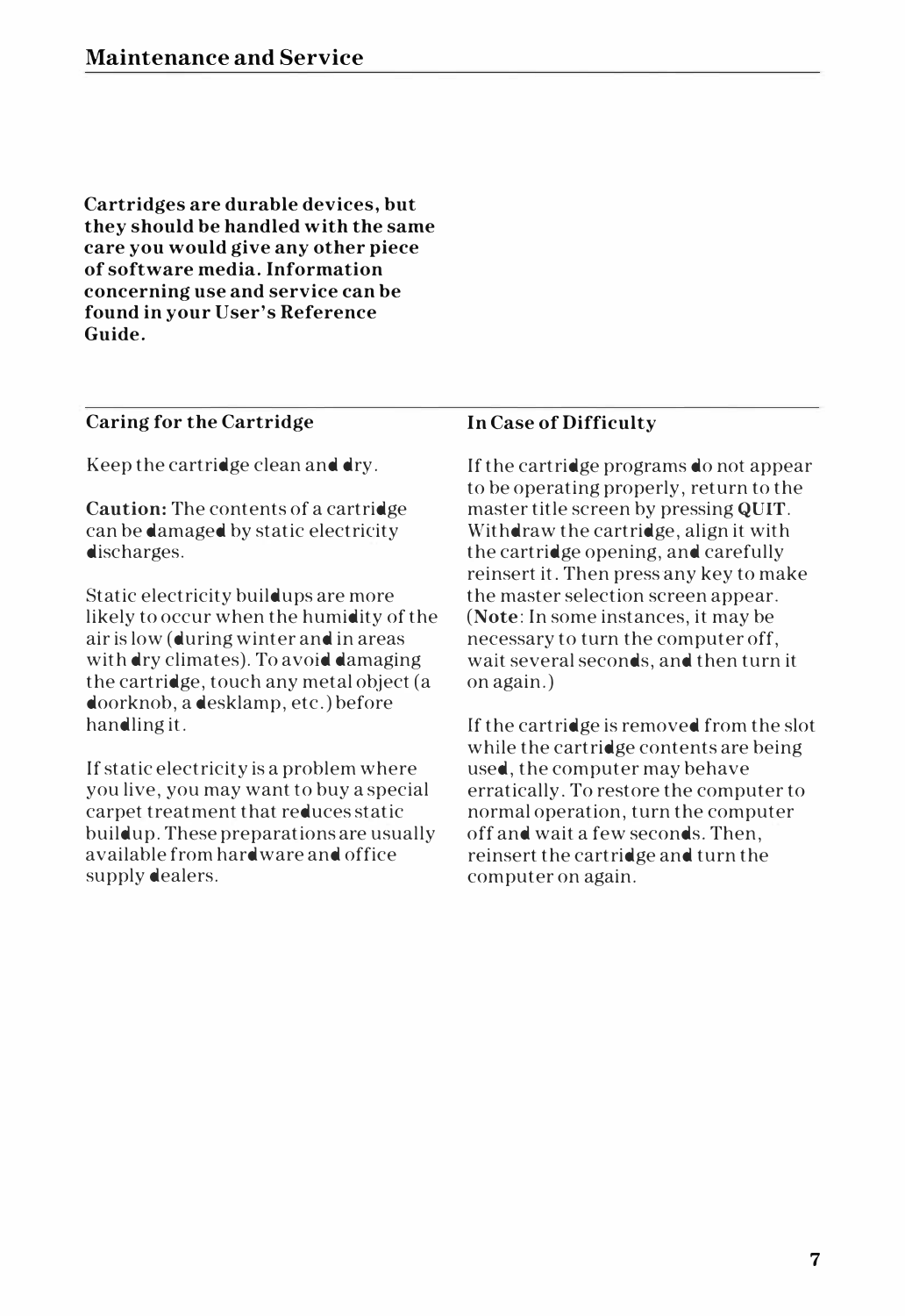**Texas Instruments Incorporated extends this consumer warranty only to the original consumer purchaser.** 

#### **Warranty Coverage**

This warranty covers the electronic and case components of the software cartridge. These components include all semiconductor chips and devices, plastics, boards, wiring and all other hardware contained in this cartridge ("the Hardware"). This limited warranty does not extend to the programs contained in the software cartridge and in the accompanying book materials ("the Programs").

The Hardware is warranted against malfunction due to defective materials or construction. **This warranty is void if the Hardware has been damaged by accident, unreasonable use, neglect, improper service or other causes not arising out of defects in materials or workmanship.** 

#### **Warranty Duration**

The Hardware is warranted for a period of three months from the date of the original purchase by the consumer.

#### **Warranty Disclaimers**

**Any implied warranties arising out of this sale, including but not limited to the implied warranties of merchantability and fitness for a particular purpose, are limited in duration to the above three-month period. Texas Instruments shall not** 

**be liable for loss of use of the Hardware or other incidental or consequential costs, expenses, or damages incurred by the consumer or any other user.** 

Some states do not allow the exclusion or limitation of implied warranties or consequential damages, so the above limitations or exclusions may not apply to you in those states.

#### **Legal Remedies**

This warranty gives you specific legal rights, and you may also have other rights that vary from state to state.

#### **Performance by TI Under Warranty**

During the above three-month warranty period, defective Hardware will be replaced when it is returned postage prepaid to a Texas Instruments Service Facility listed below. The replacement Hardware will be warranted for three months from date of replacement. Other than the postage requirement, no charge will be made for replacement.

TI strongly recommends that you insure the Hardware for value prior to mailing.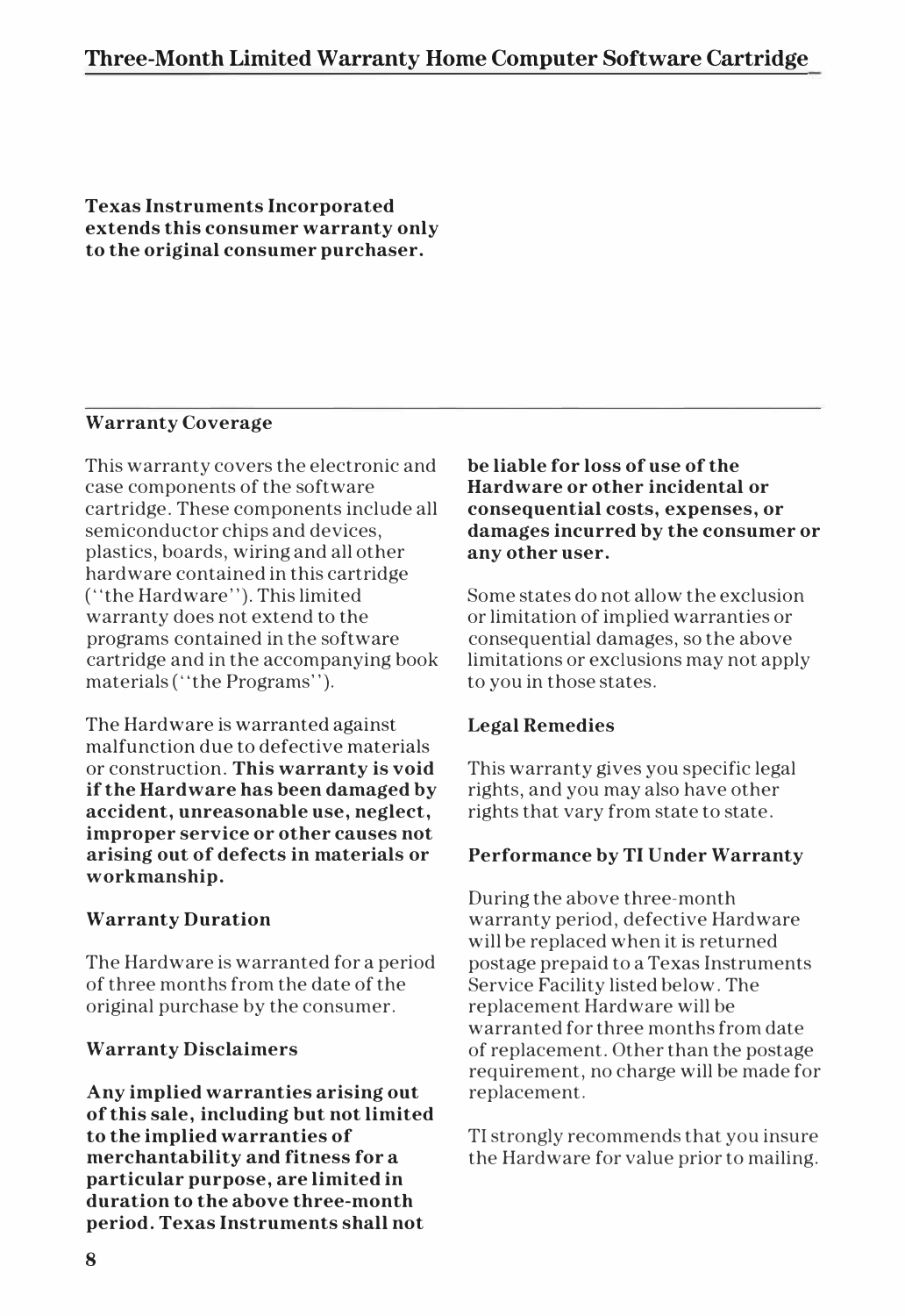#### **U.S. Residents:**

Texas Instruments Service Facility P.O. Box 2500 Lubbock, Texas 79408

#### **Canadian Residents:**

Texas Instruments Consumer Service 41 Shelley Road Richmond Hill, Ontario, Canada L4C5G4

Consumers in California and Oregon may contact the following Texas Instruments offices for additional assistance or information.

Texas Instruments Consumer Service 831 South Douglas Street El Segundo, California 90245 (213) 973-1803

Texas Instruments Consumer Service 6700 Southwest 105th Kristin Square, Suite 110 Beaverton, Oregon 97005 (503)643-6758

#### **Important Notice of Disclaimer Regarding the Programs**

The following should be read and understood before purchasing and/or using the software cartridge.

TI does not warrant that the Programs will be free from error or will meet the specific requirements of the consumer. The consumer assumes complete responsibility for any decision made or actions taken based on information obtained using the Programs. Any statements made concerning the utility of the Programs are not to be construed as express or implied warranties.

**Texas Instruments makes no warranty, either express or implied, including but not limited to any implied warranties of merchantability and fitness for a particular purpose, regarding the programs and makes all programs available solely on an "as is" basis. In no event shall Texas Instruments be liable to anyone for special, collateral, incidental, or consequential damages in connection with or arising out of the purchase or use of the programs and the sole and exclusive liability of Texas Instruments, regardless of the form of action, shall not exceed the purchase price of the software cartridge. Moreover, Texas Instruments shall not be liable for any claim of any kind whatsoever by any other party against the user of the programs.** 

Some states do not allow the exclusion or limitation of implied warranties or consequential damages, so the above limitations or exclusions may not apply to you in those states.